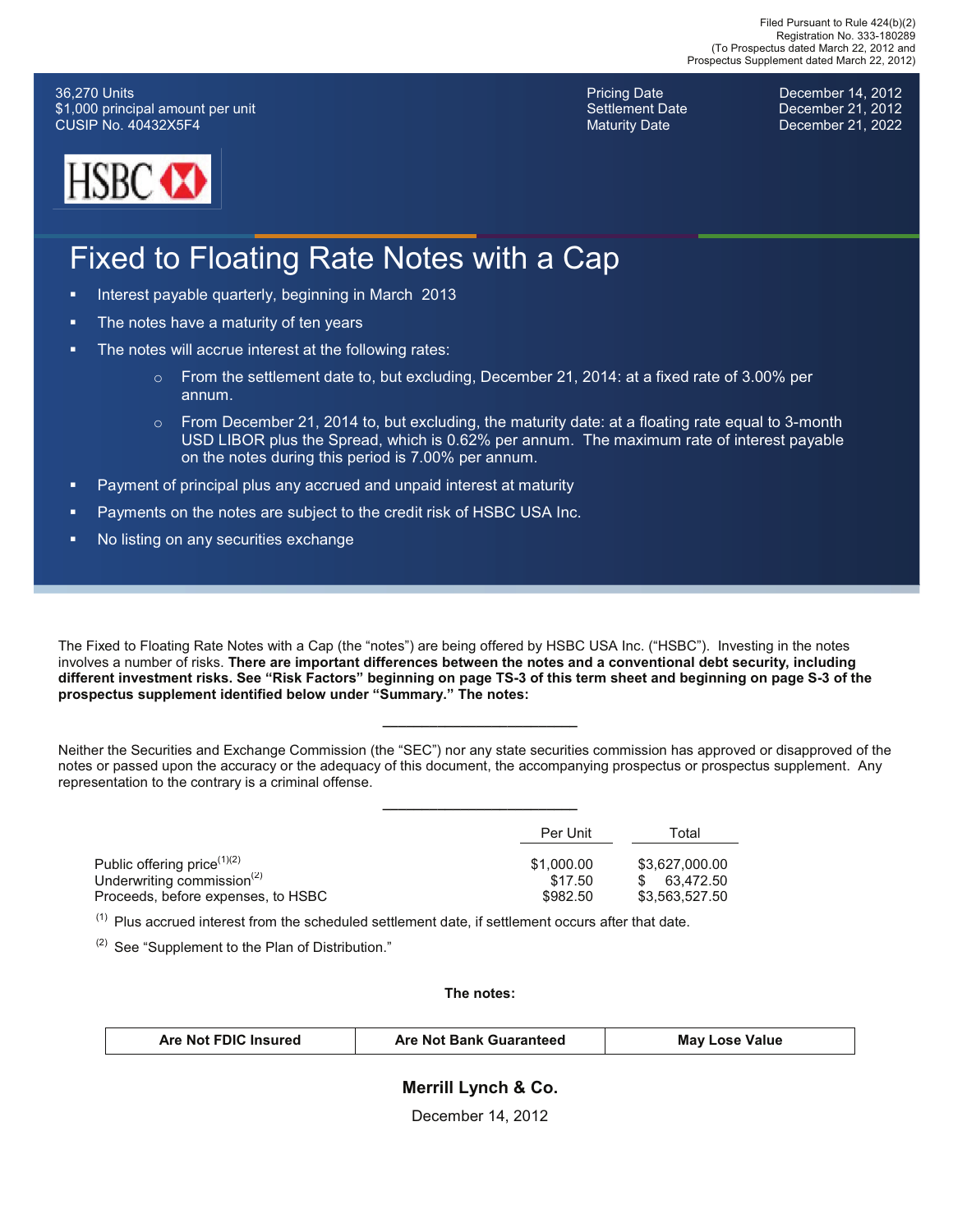### **Summary**

The Fixed to Floating Rate Notes with a Cap, due December 21, 2022 (the "notes"), are our senior unsecured debt securities and are not direct or indirect obligations of any third party. The notes are not deposit liabilities or other obligations of a bank and are not guaranteed or insured by the Federal Deposit Insurance Corporation or any other governmental agency of the United States or any other jurisdiction. **The notes will rank equally with all of our other senior unsecured debt obligations. Any payments due on the notes, including any repayment of principal, depends on the credit risk of HSBC and its ability to satisfy its obligations as they come due.**

From the settlement date to, but excluding, December 21, 2014, the notes will bear interest at the fixed rate of 3.00% per annum. From December 21, 2014 to, but excluding, the maturity date, the notes will bear interest at a floating rate equal to USD 3-month LIBOR plus the Spread. During the Floating Rate Period (as defined below), the interest rate payable on the notes will not be greater than 7.00% per annum (the "Cap").

The terms and risks of the notes are contained in this term sheet and the documents listed below (together, the "Note Prospectus"). The documents have been filed as part of a registration statement with the SEC, which may, without cost, be accessed on the SEC website as indicated below or obtained from MLPF&S by calling 1-866-500-5408:

- ! Prospectus supplement dated March 22, 2012: http://www.sec.gov/Archives/edgar/data/83246/000104746912003151/a2208335z424b2.htm
- Prospectus dated March 22, 2012: http://www.sec.gov/Archives/edgar/data/83246/000104746912003148/a2208395z424b2.htm *Our Central Index Key, or CIK, on the SEC Website is 83246.*

Before you invest, you should read the Note Prospectus, including this term sheet, for information about us and this offering. Any prior or contemporaneous oral statements and any other written materials you may have received are superseded by the Note Prospectus. You should carefully consider, among other things, the matters set forth under "Risk Factors" in the section indicated on the cover of this term sheet. The notes involve risks not associated with conventional debt securities.

Capitalized terms used but not defined in this term sheet have the meanings set forth in the prospectus supplement. Unless otherwise indicated or unless the context requires otherwise, all references in this document to "we," "us," "our," or similar references are to HSBC.

### Terms of the Notes

| <b>Issuer:</b>                  | HSBC USA Inc. ("HSBC")                                                                                                                                                                                                                                                                                                                                                                                                                                                                      |
|---------------------------------|---------------------------------------------------------------------------------------------------------------------------------------------------------------------------------------------------------------------------------------------------------------------------------------------------------------------------------------------------------------------------------------------------------------------------------------------------------------------------------------------|
| <b>Original Offering Price:</b> | \$1,000.00 per unit                                                                                                                                                                                                                                                                                                                                                                                                                                                                         |
| Term:                           | 10 years                                                                                                                                                                                                                                                                                                                                                                                                                                                                                    |
| <b>Payment at Maturity:</b>     | At maturity, you will receive for each unit of your notes a cash payment of \$1,000 plus any accrued and unpaid interest, subject to<br>our credit risk. See "Risk Factors— The notes are subject to the credit risk of HSBC USA Inc." on page TS-3 of this term sheet.                                                                                                                                                                                                                     |
| <b>Interest Periods:</b>        | Quarterly. Each interest period (other than the first interest period, which will begin on the settlement date) will begin on, and<br>will include, an interest payment date, and will extend to, but will exclude, the next succeeding interest payment date (or the<br>maturity date, as applicable).                                                                                                                                                                                     |
| <b>Interest Payment Dates:</b>  | March 21, June 21, September 21, and December 21 of each year, beginning on March 21, 2013, with the final interest<br>payment due on the maturity date; see the section entitled "Other Terms of the Notes—Interest" beginning on page TS-5 of<br>this term sheet.                                                                                                                                                                                                                         |
| <b>Interest Rate:</b>           | Fixed Rate Period. From the settlement date to, but excluding, December 21, 2014 (the "Fixed Rate Period"), the notes will<br>bear interest at a fixed rate of 3.00% per annum.                                                                                                                                                                                                                                                                                                             |
|                                 | Floating Rate Period. From December 21, 2014 to, but excluding, the maturity date (the "Floating Rate Period"), the notes<br>will bear interest at a floating rate equal to the Reference Rate plus the Spread. The maximum rate of interest payable on the<br>notes during the Floating Rate Period will be the Cap.                                                                                                                                                                       |
|                                 | For additional information as to the calculation of interest during the Floating Rate Period, see "Other Terms of the Notes —<br>Interest" on page TS-5 of this term sheet and "Description of Notes—Floating-Rate Notes" beginning on page S-14 of the<br>prospectus supplement.                                                                                                                                                                                                           |
| Spread:                         | 0.62% per annum                                                                                                                                                                                                                                                                                                                                                                                                                                                                             |
| Cap:                            | 7.00% per annum                                                                                                                                                                                                                                                                                                                                                                                                                                                                             |
| <b>Minimum Coupon:</b>          | 0.00% per annum                                                                                                                                                                                                                                                                                                                                                                                                                                                                             |
| <b>Reference Rate:</b>          | 3-Month U.S. Dollar LIBOR that appears on the Designated LIBOR Page (LIBOR01, or any other page as may replace that<br>page on the Reuters service), as of 11:00 A.M., London time, on the applicable interest determination date (as defined<br>below), as determined by the calculation agent in the manner described in the section entitled "Other Terms of the Notes—<br>Interest" on page TS-5 of this term sheet. The Reference Rate is more fully described beginning on page TS-8. |
| <b>Day Count Fraction:</b>      | 30/360                                                                                                                                                                                                                                                                                                                                                                                                                                                                                      |
| Listing:                        | The notes will not be listed on any securities exchange.                                                                                                                                                                                                                                                                                                                                                                                                                                    |
| <b>Calculation Agents:</b>      | Merrill Lynch Capital Services, Inc. ("MLCS"), a subsidiary of BAC, and HSBC USA Inc., acting jointly.                                                                                                                                                                                                                                                                                                                                                                                      |
| <b>Fees Charged:</b>            | The public offering price of the notes includes the underwriting commission of \$17.50 per unit as listed on the cover page and<br>an additional charge of \$10.00 per unit as more fully described on page TS-7.                                                                                                                                                                                                                                                                           |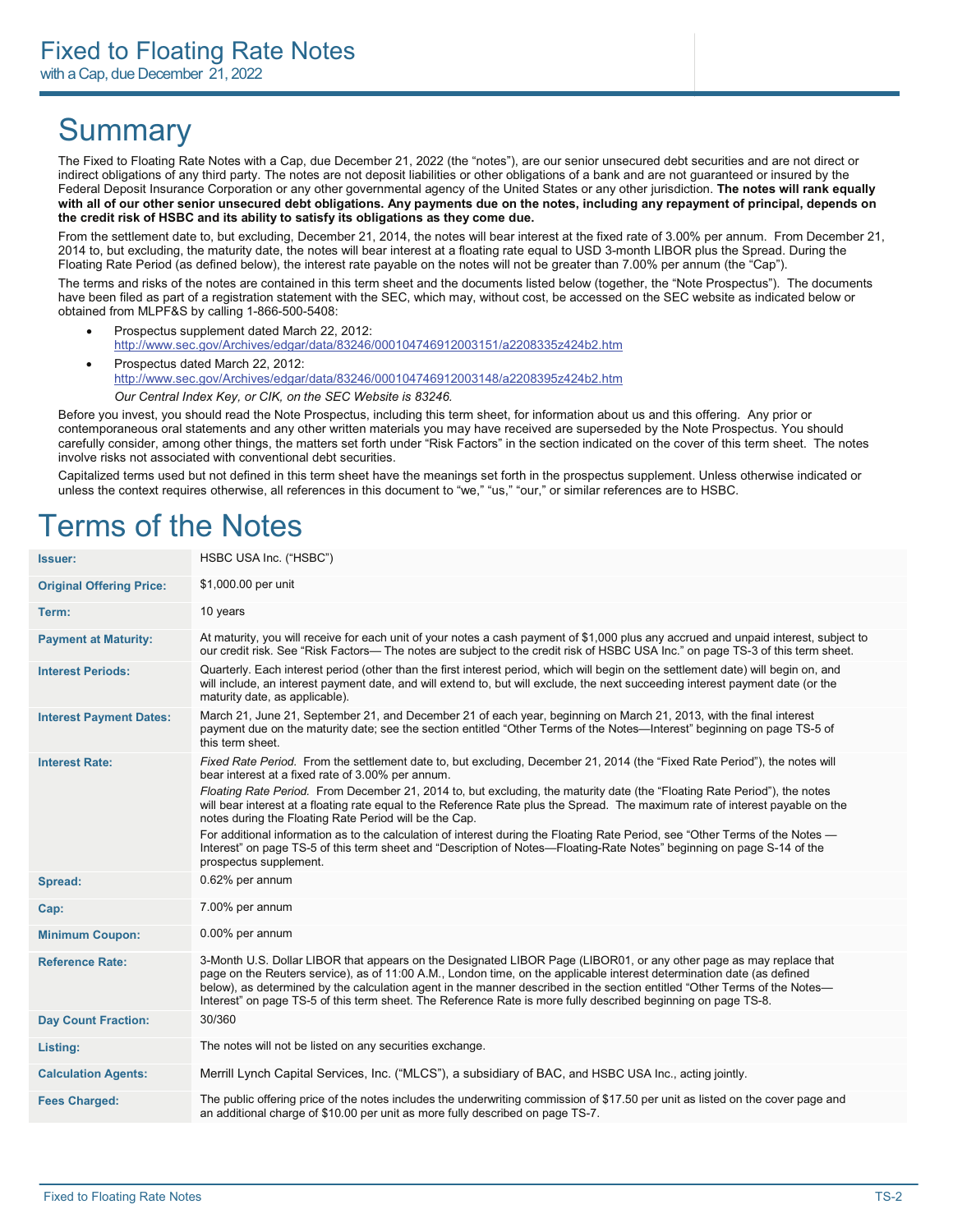### Risk Factors

We urge you to read the section "Risk Factors" in the accompanying prospectus supplement. You should understand the risks of investing in the *notes and should reach an investment decision only after careful consideration, with your advisers, with respect to the notes in light of your particular financial and other circumstances and the information set forth in this term sheet and the accompanying prospectus supplement and prospectus.* 

#### **The notes are subject to the credit risk of HSBC USA Inc.**

The notes are senior unsecured debt obligations of the issuer, HSBC, and are not, either directly or indirectly, an obligation of any third party. As further described in the accompanying prospectus supplement and prospectus, the notes will rank on par with all of the other unsecured and unsubordinated debt obligations of HSBC, except such obligations as may be preferred by operation of law. Any payment to be made on the notes, including interest payments and any return of principal at maturity depends on the ability of HSBC to satisfy its obligations as they come due. As a result, the actual and perceived creditworthiness of HSBC may affect the market value of the notes and, in the event HSBC were to default on its obligations, you may not receive the amounts owed to you under the terms of the notes.

#### **Commissions, fees and hedging costs may affect the price at which you will be able to sell the notes in secondary market transactions.**

The original issue price of the notes includes the underwriting commissions, certain fees and our cost of hedging our obligations under the notes. Such cost includes the expected cost of providing the hedge, as well as the profit expected to be realized in consideration for assuming the risks inherent in providing such hedge. As a result, assuming no change in market conditions or any other relevant factors, the price, if any, at which you will be able to sell the notes in secondary market transactions, if at all, will likely be lower than the original issue price. See "Role of MLPF&S" below.

#### **We cannot assure you that a trading market for the notes will ever develop or be maintained.**

We will not list the notes on any securities exchange. We cannot predict how the notes will trade in any secondary market, or whether that market will be liquid or illiquid.

The development of a trading market for the notes will depend on our financial performance and other factors, including changes in the levels of market interest rates. The number of potential buyers of your notes in any secondary market may be limited. We anticipate that MLPF&S will act as a market-maker for the notes, but it is not required to do so. MLPF&S may discontinue its market-making activities as to any series of the notes at any time. To the extent that MLPF&S engages in any market-making activities, it may bid for or offer the notes. Any price at which MLPF&S may bid for, offer, purchase, or sell the notes may differ from the values determined by pricing models that it may use, whether as a result of dealer discounts, mark-ups, or other transaction costs. These bids, offers, or completed transactions may affect the prices, if any, at which the notes might otherwise trade in the market.

In addition, if at any time MLPF&S were to cease acting as a market-maker as to any series of the notes, it is likely that there would be significantly less liquidity in any secondary market. In such a case, the price at which those notes could be sold likely would be lower than if an active market existed.

#### **The amount of each quarterly interest payment during the Floating Rate Period is uncertain and could be equal to the Minimum Coupon.**

You will receive a quarterly interest payment on the applicable interest payment date during the Floating Rate Period that accrues at a rate per annum equal to the Reference Rate plus the Spread, subject to the Cap. The Reference Rate may be influenced by a number of factors, as discussed below under "—If you attempt to sell the notes prior to maturity, their market value, if any, will be affected by various factors that interrelate in complex ways, and their market value may be less than the principal amount of the notes." We cannot predict the factors that may cause the Reference Rate to increase or decrease. A Reference Rate that is less than or equal to zero will cause the interest rate for the applicable interest reset period during the Floating Rate Period to be equal to the Minimum Coupon. Each quarterly interest payment after December 21, 2014 may be equal to the Minimum Coupon, and you will not be compensated for any loss in value due to inflation and other factors relating to the value of money over time. You should consider, among other things, the overall potential annual interest rate to maturity of the notes as compared to other investment alternatives.

#### **The interest rate on the notes is capped.**

During the Floating Rate Period, the interest rate that will be payable on the notes in any quarterly interest period will be limited to the Cap of 7.00% per annum. As a result, you will not participate in any 3-month LIBOR in excess of a rate equal to the Cap minus the Spread.

#### **Potential conflicts of interest may exist.**

HSBC, MLPF&S and their respective affiliates play a variety of roles in connection with the issuance of the notes, including acting as calculation agent and hedging our obligations under the notes. We or one or more of our respective affiliates, may engage in trading activities related to the notes that are not for your account or on your behalf. We expect to enter into arrangements to hedge the market risks associated with our obligation to pay the amounts due under the notes.

We or MLPF&S may seek competitive terms in entering into the hedging arrangements for the notes, but are not required to do so, and we may enter into such hedging arrangements with one of our respective subsidiaries or affiliates. Such hedging activity is expected to result in a profit to those engaging in the hedging activity, which could be more or less than initially expected, but which could also result in a loss for the hedging counterparty. These trading and hedging activities may present a conflict of interest between your interest in the notes and the interests we and our respective affiliates may have in our proprietary accounts, in facilitating transactions for our other customers, and in accounts under our management. In performing these duties, the economic interests of these parties are potentially adverse to your interests as an investor in the notes. None of us, MLPF&S, or any of our respective affiliates will have any obligation to consider your interests as a holder of the notes in taking any action that might affect the value of the notes.

#### **The notes are not insured by any governmental agency of the United States or any other jurisdiction.**

The notes are not deposit liabilities or other obligations of a bank and are not insured by the Federal Deposit Insurance Corporation or any other governmental agency or program of the United States or any other jurisdiction. An investment in the notes is subject to the credit risk of HSBC, and in the event that HSBC is unable to pay its obligations as they become due, you may not receive the full amount payable on the notes.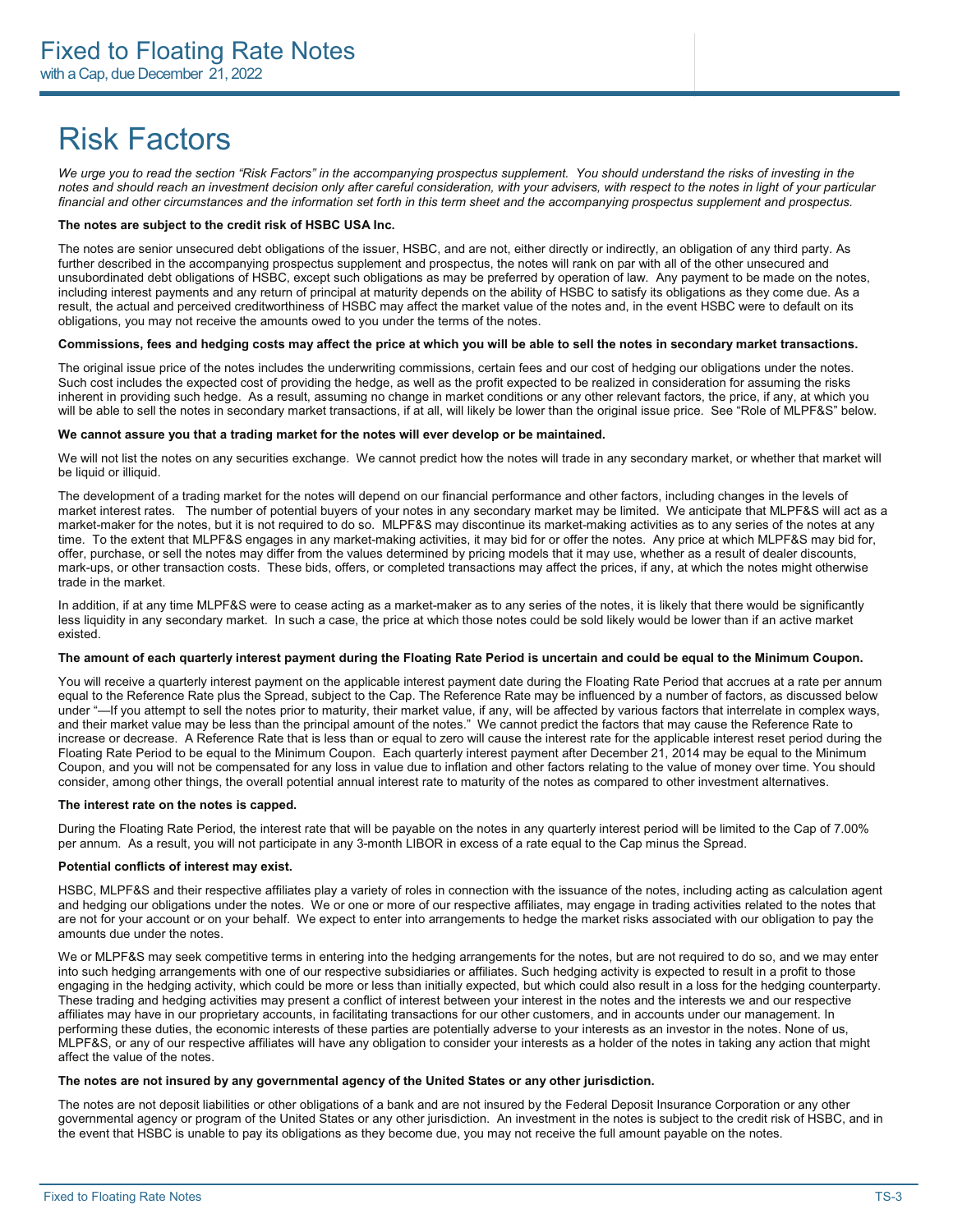#### **You should consider the U.S. federal income tax treatment of an investment in the notes.**

For a discussion of the U.S. federal income tax consequences of your investment in the notes, please see the discussion under "U.S. Federal Income Tax Considerations" below and the discussion under "U.S. Federal Income Tax Considerations" in the accompanying prospectus supplement.

#### **If you attempt to sell the notes prior to maturity, their market value, if any, will be affected by various factors that interrelate in complex ways, and their market value may be less than the principal amount of the notes.**

Unlike savings accounts, certificates of deposit, and other similar investment products, you have no right to have your notes redeemed prior to maturity. If you wish to liquidate your investment in the notes prior to maturity, your only option would be to sell them. At that time, there may be an illiquid market for your notes or no market at all. Even if you were able to sell your notes, there are many factors outside of our control that may affect their market value and/or the level of the Reference Rate, some of which, but not all, are stated below:

- interest and yield rates in the market,
- changes in, or perceptions, about the future Reference Rate,
- general economic conditions,
- policies of the Federal Reserve Board regarding interest rates,
- supply and demand among banks in London for U.S. dollar-denominated deposits with approximately a three-month term,
- sentiment regarding underlying strength in the U.S. and global economies,
- expectations regarding the level of price inflation,
- sentiment regarding credit quality in the U.S. and global credit markets,
- central bank policy regarding interest rates,
- inflation and expectations concerning inflation,
- performance of capital markets,
- geopolitical conditions and economic, financial, political, regulatory or judicial events that affect markets generally and that may affect the Reference Rate,
- the time remaining to the maturity of the notes, and
- the creditworthiness of the Issuer.

These factors interrelate in complex ways, and the effect of one factor on the market value of your notes may offset or enhance the effect of another factor.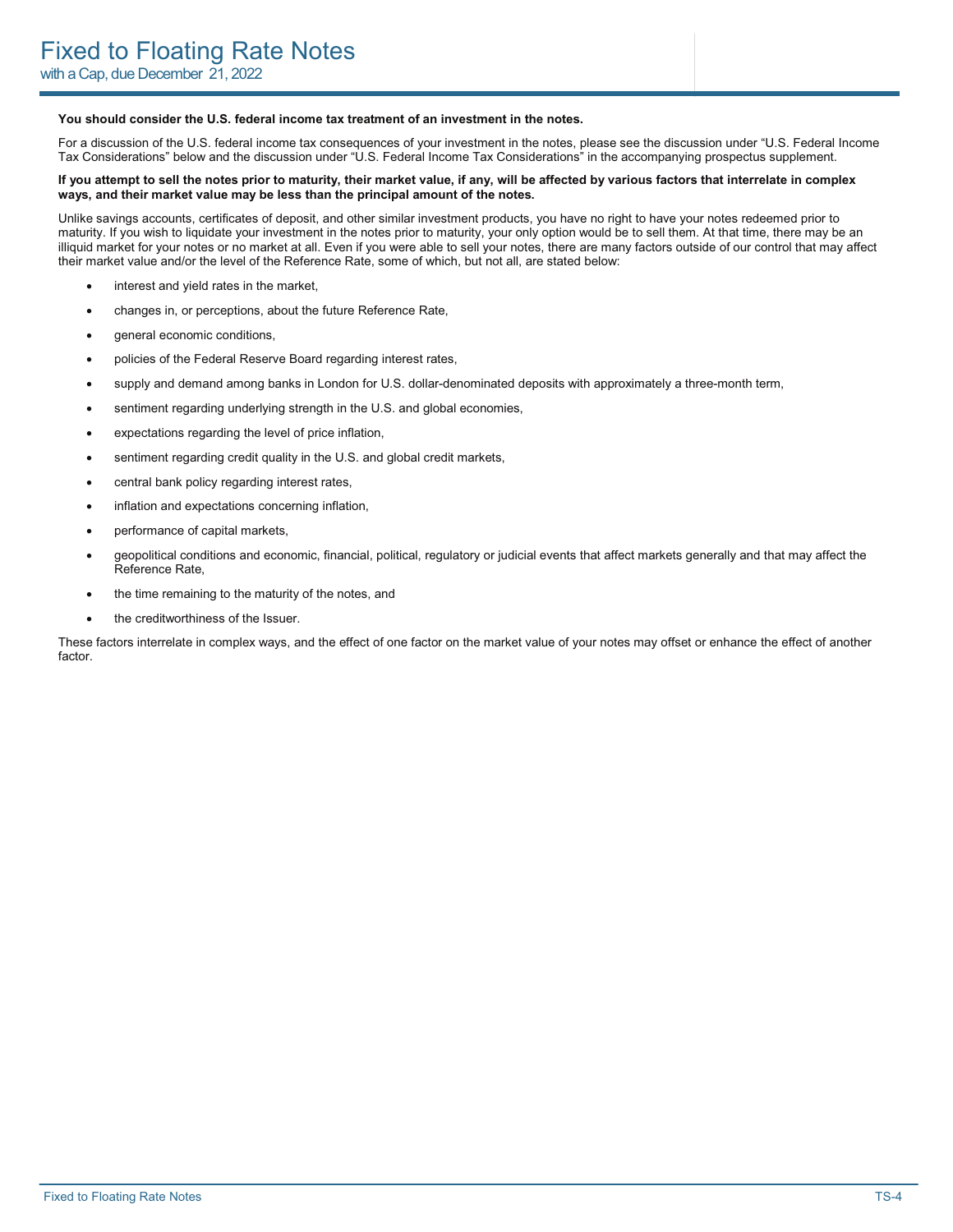### Investor Considerations

- ! You are willing to make an investment based on a fixed rate of 3.00% per annum during the Fixed Rate Period and dependent thereafter on the Reference Rate plus a Spread of 0.62% per annum, subject to the Cap.
- You believe the Reference Rate will generally be positive on the interest determination dates by an amount sufficient to provide you with a satisfactory return on your investment.
- ! You accept that the return on the notes will be capped.
- You are willing to accept that a secondary market is not expected to develop for the notes, and understand that the market prices for the notes, if any, may be less than the Original Offering Price and will be affected by various factors, including our actual and perceived creditworthiness, and the fees charged, as described on page TS-2.
- ! You are willing to accept our credit risk, as issuer of the notes, for all payments under the notes.

#### **You may wish to consider an investment in the notes if: The notes may not be an appropriate investment for you if:**

- ! You are unwilling to invest in the notes based on the interest rate during the Fixed Rate Period equal to the fixed rate of 3.00% per annum.
- You are unwilling to invest in the notes based on the spread of 0.62% per annum added to the Reference Rate applicable to the corresponding interest payment dates during the Floating Rate Period.
- You seek an investment with a fixed or guaranteed rate of return throughout the term of the notes.
- You seek an uncapped return on your investment.
- You seek an investment for which there will be a liquid secondary market.
- You are unwilling or are unable to take our credit risk, as the issuer of the notes.

We urge you to consult your investment, legal, tax, accounting and other advisors before you invest in the notes.

### Other Terms of the Notes

#### **General**

The notes are part of a series of medium-term notes entitled "Notes, Series 1" issued under the Indenture, as amended and supplemented from time to time. The Indenture is more fully described in the prospectus supplement and prospectus identified above under "Summary." The following description of the notes supplements the description of the general terms and provisions of the notes and debt securities set forth under the headings "Description of Notes" in the prospectus supplement and "Description of Debt Securities" in the prospectus. These documents should be read in connection with this term sheet.

The notes will be issued in denominations of whole units. Each unit will have a principal amount of \$1,000. You may transfer the notes only in whole units. The notes will mature on December 21, 2022.

Prior to maturity, the notes are not repayable at our option or your option. The notes are not subject to any sinking fund.

The notes will be issued in book-entry form only.

#### **Interest**

If any interest payment date, including the maturity date of the notes, falls on a day that is not a business day, no adjustment will be made to the length of the corresponding interest period; however, we will make the required payment on the next business day and no additional interest will accrue in respect of the payment made on the next business day.

The interest rate for each quarterly interest reset period during the Floating Rate Period will be reset on the first day of that interest reset period, which we refer to as the "interest reset date." For each such interest reset period, the applicable rate of interest will be determined on the second London Banking Day preceding the applicable interest reset date (each, an "interest determination date"). Interest reset dates will not be adjusted for nonbusiness days. The calculation agent will determine the applicable interest rate for each interest reset period in the Floating Rate Period. Once determined by the calculation agent, the applicable interest rate for each such quarterly interest reset period will apply from and including the interest reset date, through, but excluding, the next interest reset date (or maturity date, as applicable).

A "London Banking Day" is a day on which dealings in deposits in U.S. dollars are transacted in the London interbank market.

A "business day" means any day other than a day on which banking institutions in New York, New York are authorized or required by law, regulation, or executive order to close or a day on which transactions in U.S. dollars are not conducted.

For additional information as to the calculation of interest on the notes, including the determination of the Reference Rate during the Floating Rate Period, see "Description of Notes—Fixed-Rate Notes" and "—Floating-Rate Notes" beginning on page S-14 of the prospectus supplement. If the Reference Rate cannot be determined as provided in the first three subparagraphs of "Description of Notes—Floating Rate Notes—LIBOR Notes" on the first interest determination date for the Floating Rate Period, then the calculation agent will determine the Reference Rate on that day in a manner which it considers commercially reasonable under the circumstances.

#### **Payment at Maturity**

If the maturity date of the notes falls on a day that is not a business day, we will make the required payment on the next business day and no interest will accrue in respect of the payment made on the next business day.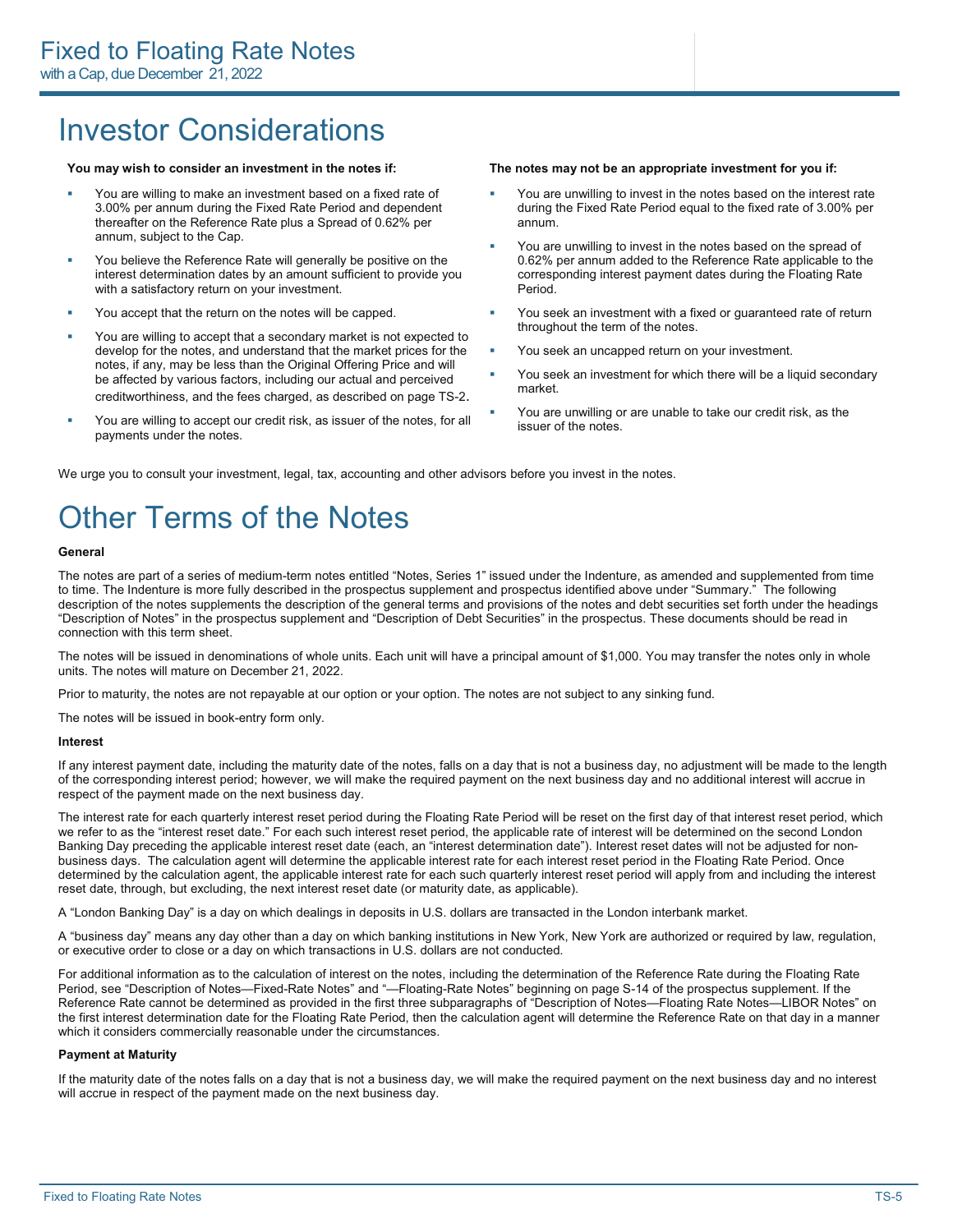### **Role of the Calculation Agent**

The calculation agent has the sole discretion to make all determinations regarding the notes, including determinations regarding the interest rate for each applicable interest reset period during the Floating Rate Period, the amount of each interest payment, London Banking Days, and business days. All determinations of the calculation agent will be final and binding on you and us, without any liability on the part of the calculation agent.

We and MLPF&S will serve as joint calculation agents for the notes.

#### **Events of Default and Rights of Acceleration**

If the notes have become immediately due and payable following an Event of Default (as defined in the accompanying prospectus) with respect to the notes, the calculation agent will determine any accrued but unpaid interest payable calculated on the basis of a 360-day year consisting of twelve 30 day months.

If the Notes have become immediately due and payable following an Event of Default, you will not be entitled to any additional payments with respect to the Notes. For more information, see "Description of Debt Securities — Senior Debt Securities — Events of Default" in the accompanying prospectus.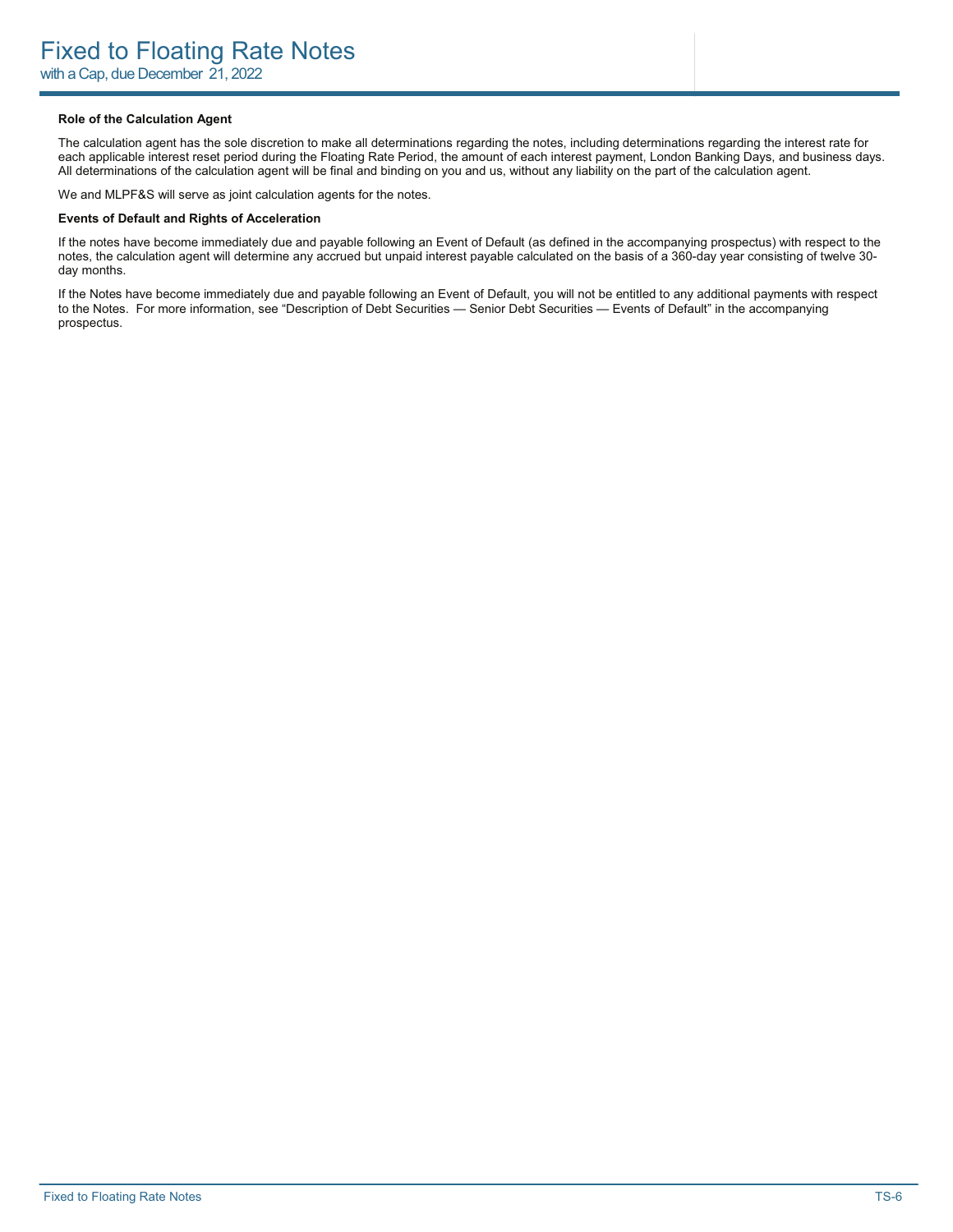### Supplement to the Plan of Distribution

We will deliver the notes against payment therefor in New York, New York on a date that is greater than three business days following the pricing date. Under Rule 15c6-1 of the Securities Exchange Act of 1934, trades in the secondary market generally are required to settle in three business days, unless the parties to any such trade expressly agree otherwise. Accordingly, purchasers who wish to trade the notes more than three business days prior to the original issue date will be required to specify alternative settlement arrangements to prevent a failed settlement.

The notes will not be listed on any securities exchange.

If you place an order to purchase the notes, you are consenting to MLPF&S acting as a principal in effecting the transaction for your account.

MLPF&S may repurchase and resell the notes, with repurchases and resales being made at prices related to then-prevailing market prices or at negotiated prices. MLPF&S may act as principal or agent in these market-making transactions; however it is not obligated to engage in any such transactions.

The distribution of the Note Prospectus in connection with these offers or sales will be solely for the purpose of providing investors with the description of the terms of the notes that was made available to investors in connection with their initial offering. Secondary market investors should not, and will not be authorized to, rely on the Note Prospectus for information regarding HSBC or for any purpose other than that described in the immediately preceding sentence.

#### *Role of MLPF&S*

MLPF&S will participate as selling agent in the distribution of the notes. Under our distribution agreement with MLPF&S, MLPF&S will purchase the notes from us as principal at the public offering price indicated on the cover of this term sheet, less the indicated underwriting commission. In connection with hedging our obligations under the notes, we will enter into a hedge transaction with an affiliate of MLPF&S, which will include a charge of up to \$10.00 per unit, representing an estimated profit credited to MLPF&S through the hedge transaction. The public offering price you pay for the notes includes this charge and the underwriting commission. This charge and fee reduce the economic terms of the notes. In arranging the hedge transaction for the notes, MLPF&S seeks bids from market participants, which could include one of our affiliates. Additional profits and losses may be realized by the hedge providers from these hedging transactions. For further information regarding how these fees and hedging costs may affect the price at which you will be able to sell the notes in secondary market transaction and conflicts of interest, see "Risk Factors—Risks Relating to All Note Issuances" beginning on page S-3 and "Use of Proceeds and Hedging" on page S-30 in the prospectus supplement.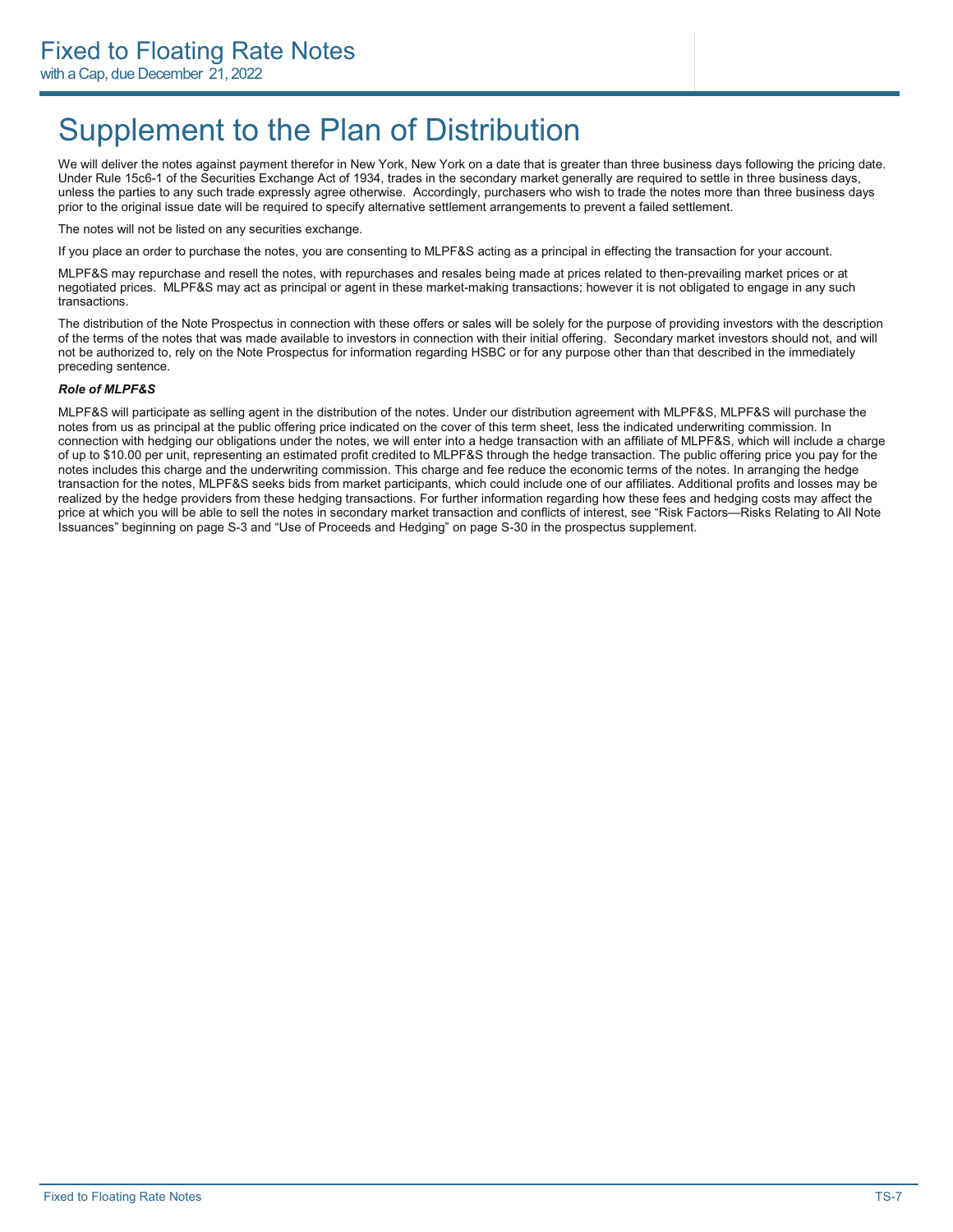### 3-Month U.S. Dollar LIBOR

The Reference Rate, 3-Month U.S. Dollar LIBOR, will be determined based on the Designated LIBOR Page on the relevant interest determination date. The index maturity is three months. For additional information as to the determination of the Reference Rate, see "Description of Notes— Floating Rate Notes—LIBOR Notes" on page S-31 of the prospectus supplement.

The following graph sets forth the historical performance of the Reference Rate in the period from January 2007 through November 2012. Any historical upward or downward trend in the Reference Rate during any period set forth below is not an indication that the Reference Rate is more or less likely to increase or decrease at any time over the term of the notes. On the pricing date, the Reference Rate was 0.308%



### Historical Performance of the 3-Month USD LIBOR